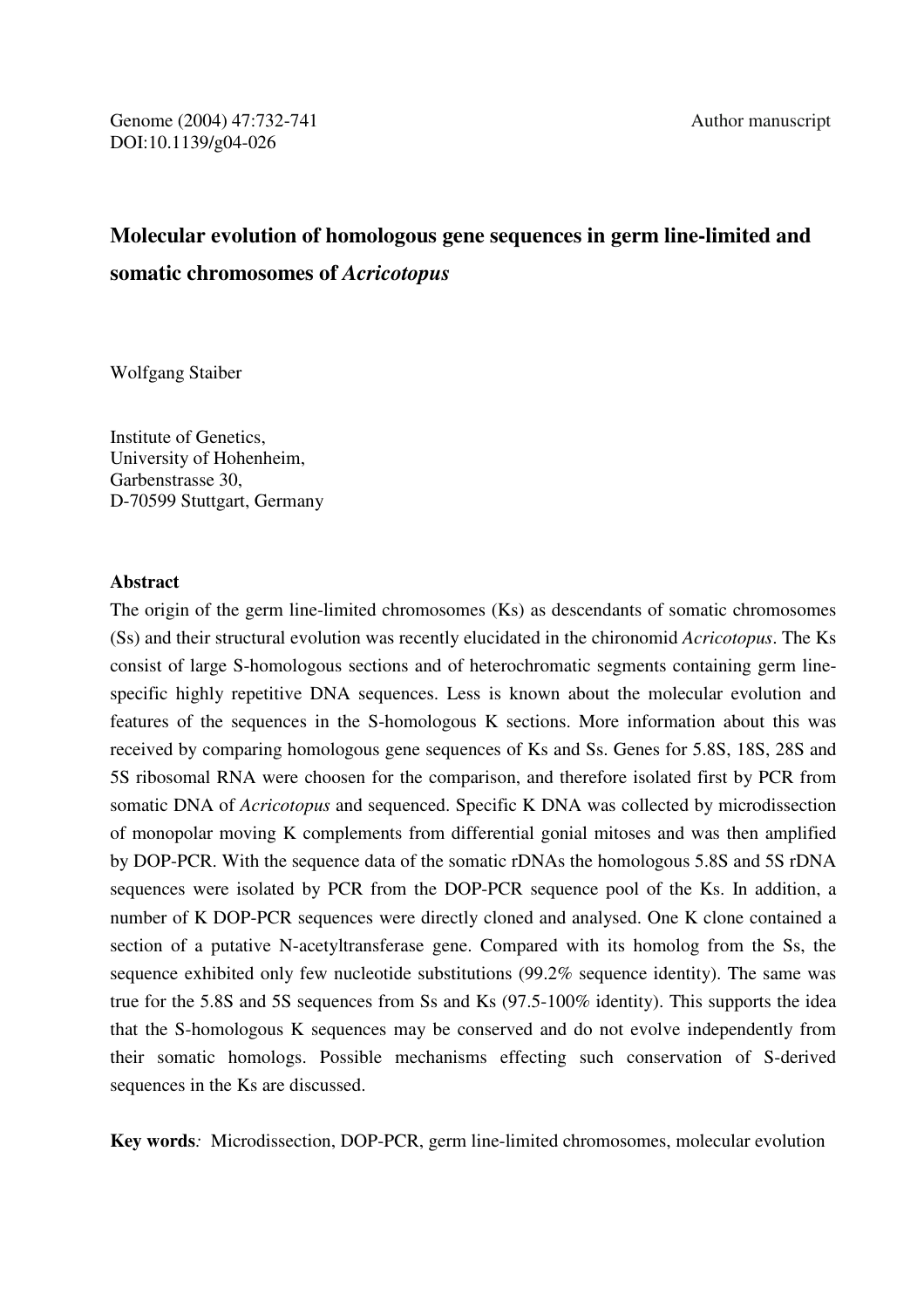#### **Introduction**

 Germ line and somatic cells that differ in number and composition of their chromosomes were detected in members of the Orthocladiinae, a subfamily of the Chironomidae (Bauer and Beermann 1952). The same phenomenon was also found in the dipteran families Cecidomyiidae and Sciaridae, and in lower vertebrates, in some hagfish species (Cyclostomata) (White 1973; Kohno et al. 1986; Kubota et al. 1993; Goday and Esteban 2001). In the chironomid *Acricotopus lucidus* these germ line-limited chromosomes ( $=$ Ks; n  $=$  6-16) together with the somatic chromosomes  $(=S<sub>s</sub>; n = 3)$  pass through a complex chromosome cycle exhibiting genetic specialities as elimination mitoses and monopolar movements of chromosome complements (White 1973; Redi et al. 2001). For regular development of germ cells the presence of the Ks is indispensable as demonstrated in the cecidomiid *Wachtliella* (Geyer-Duszynska 1966).

 The study of X-ray induced K-S-rearrangements on polytene salivary gland chromosomes of *Acricotopus* showed for the first time that Ks are composed of S-homologous sections and heterochromatic segments (Staiber and Thudium 1986; Staiber 1991a). Microdissection of such heterochromatic K segments and painting analyses of Ks in gonial metaphases with specific probes of the three Ss clearly demonstrated that the different K types have developed from the Ss by endoreduplication, rearrangements and accumulation of germ line-specific repetitive sequences (Staiber et al. 1997; Staiber and Schiffkowski 2000; Staiber 2002).

 Pairing-like associations of homologous sections of Ks and Ss were observed in rare cases in a painting analysis of spermatocyte metaphase I configurations using S probes (Staiber and Wahl 2002). This suggests that recombination events between Ss and Ks might be possible, thereby effecting a conservation of S-homologous DNA sequences in Ks. This calls into question the molecular evolution of S-derived sequences in Ks.

 The aim of the present study was to characterize and compare homologous sequences of Ks and Ss. First, small amounts of K-specific DNA were collected by microdissection of some monopolar moving K sets from differential gonial mitoses and amplified by DOP-PCR. Ribosomal RNA gene sequences were then isolated from somatic DNA and compared with homologous K sequences amplified from the K DOP-PCR sequence pool.

## **Materials and methods**

## *Chromosome preparation, microdissection and DOP-PCR*

 Squash preparations of gonial and differential mitoses of *Acricotopus lucidus* were made via the dry ice method from testes of young fourth instar larvae (5 mm; shortly after molting) previously treated with hypotonic 0.5% sodium citrate solution (20 min) and fixed in ethanol acetic acid (3:1) for 2h. Microdissection of monopolar moving K sets of differential mitoses (Figs. 1C and 1D) was carried out using mechanical Leitz micromanipulator and glass needles produced with a horizontal pipet puller (Bachofer, Reutlingen, Germany) and a De Fonbrune microforge (Beaudouin, Paris, France).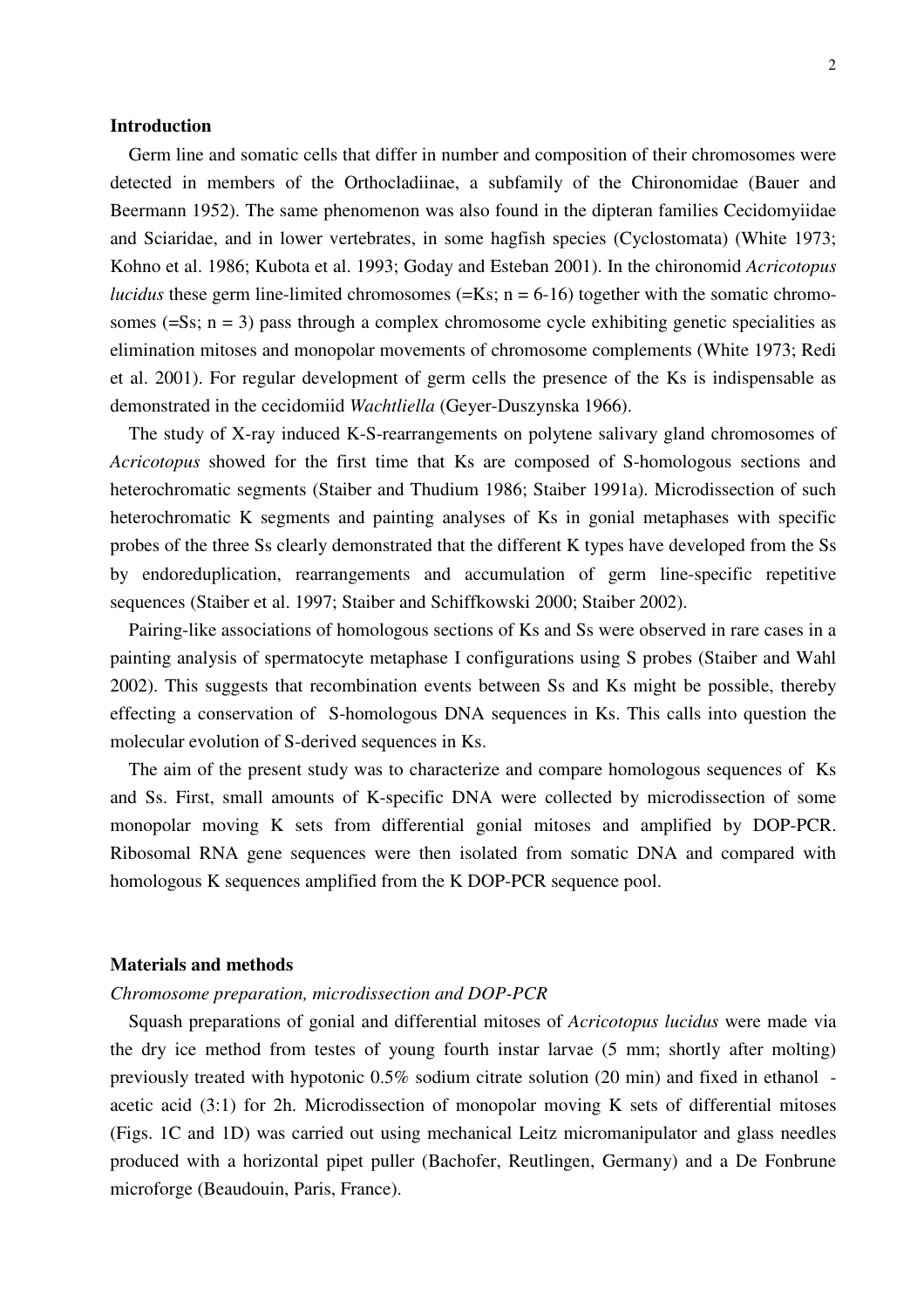Treatment of dissected Ks with proteinase and DOP-PCR amplification of K DNA using a Roche DOP-PCR Master Kit with Taq DNA-Polymerase (8 cycles with a low annealing temperature (94°C for 1 min, 30°C for 1 min 20 s with a 4 min transition from 30°C to 72°C, and 72°C for 3 min), followed by 30 cycles of 94 °C for 1 min, 62°C for 1 min, and 72°C for 3 min adding 5 s at each cycle) were performed as described earlier (Staiber and Schiffkowski 2000).

 Salivary glands prepared from prepupae were immediatly fixed in ethanol acetic acid (2h), squashed in 45% acetic acid and frozen on dry ice. After removing the coverslip polytene chromosomes were dehydrated in an ethanol series and air-dried.

#### *Isolation of genomic DNA*

 Somatic DNA was extracted from thoraces of frozen male imagines of *Acricotopus lucidus*  using a QIAamp DNA Mini kit (Qiagen, Hilden, Germany).

## *PCR and cloning of sequences*

 A section of a 5S rDNA array containing a 5S rRNA coding region and two non-transcribed spacer sequences (NTSs) was isolated by PCR from somatic DNA of *Acricotopus* using two internal complementary 5S rDNA primers, 5'-CGCTTGGGAACACCGCGTGTTGTTG-3' and 5'-GTCCCCCATCTAAGTACTAACCGC-3', derived from the *Drosophila melanogaster* 5S rDNA sequence (Samson and Wegnez 1988). The PCR was performed in 45 cycles of 94°C for 45 s, 50°C for 30 s, 72°C for 1 min 30 s with HotStar Taq DNA polymerase (Qiagen).

 The 5.8S rDNA somatic sequences were isolated by amplification of the section between the 18S and 28S rDNAs containing the genes for mature 5.8S rDNA and two internal transcribed spacers (ITS1, ITS2). The primer combinations, 5'-TAACAAGGTTTCCGTAGGTG-3' and either 5'-TCCCATATGAGTTGAGGTTG-3' or 5'-ATTAATATGCTTAAATTCAG-3', and Taq DNA Polymerase (Roche) were used in 45 cycles of 94°C for 1 min, 50°C for 1 min, 72°C for 3 min adding 2 s to each cycle.

 The section of the putative N-acetyltransferase gene from somatic DNA of *Acricotopus* were amplified with the primers 5'-GGCCTCAATTATCATACGTCGC-3' and 5'-TGGCGTAGAG GTTGAGTGCAGC-3' in 45 cycles of 94°C for 1 min, 50°C for 1 min, and 72°C for 1 min 30 s using ProofStart DNA Polymerase (Qiagen). The primer data are derived from the N-acetyltransferase gene section cloned from the K DOP-PCR pool (see below).

 Homologous 5S and 5.8S rDNA sequences of the Ks were amplified from the K DOP-PCR sequence pool with the primer combinations 5'-GTCAACGACCATGCCATGTTG-3' and 5'-ATGCCAACGGCACGTAGCG-3' (5S rDNA), and 5'-AACCCTAGACAGAGGA-TCAC-3' and 5'-CACTCAACCATATGTACC-3' (5.8S rDNA) in 45 or 48 cycles of 94°C for 1 min, 50°C or 57.5°C for 30 s, 72°C for 30 s adding 2 s at each cycle with Taq polymerase (Roche, ).

 Some sequences of the K DOP-PCR sequence pool were directly and randomly cloned. One of the clones contained a section of a putative N-acetyltransferase gene.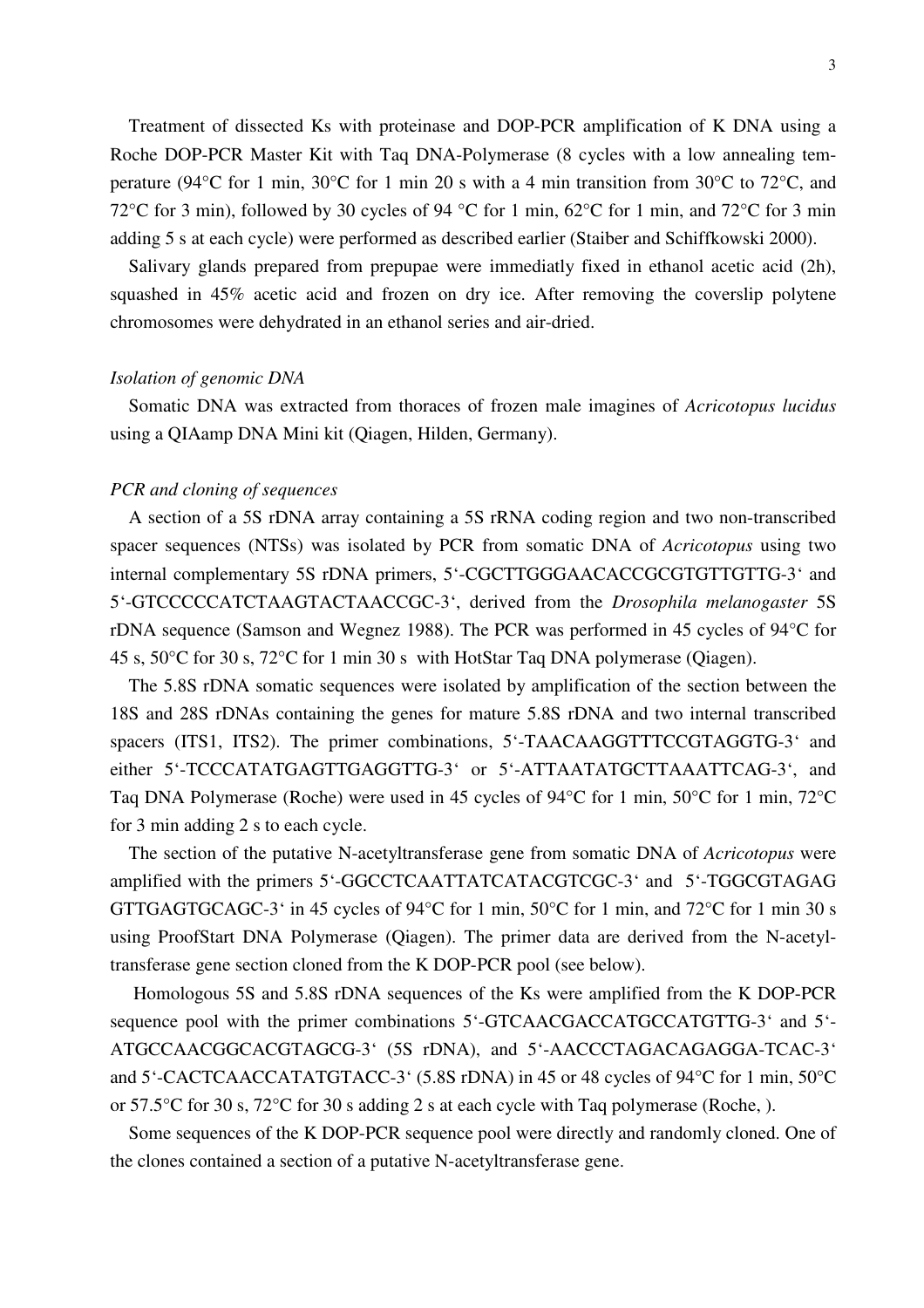The PCR amplicons were ligated into the pCRII-TOPO plasmid vector (TOPO TA Cloning kit, Invitrogen, Carlsbad, Calif.), and transformed into *Eschericia coli* TOP10F' (Invitrogen). The inserts were sequenced in both orientations (Genterprise, Mainz). The HUSAR computer program package of the DKFZ (Heidelberg), and the EMBL and FlyBase databases were used for analysing the sequences.

#### *Labeling of probes and fluorescence in situ hybridization (FISH)*

 Labeling of probes via PCR or nick translation with biotin-16-dUTP, digoxigenin-11-dUTP and fluoresein-12-dUTP (Roche), FISH and painting procedures with post-hybridization washing and detection were performed as described in Staiber and Schiffkowski (2000). Digital images were taken with a Biorad laser scanning microscope (MC1024) and processed with the Corel Draw software package.

## **Results**

 Painting of spermatogonial metaphases with chromosome-specific probes of the three Ss (Fig. 1A) and subsequent DAPI staining revealing a reverse C-banding pattern (Fig. 1B) clearly demonstrates that the Ks of *Acricotopus* consist of large S-homologous sections and of paracentromeric and terminal heterochromatic segments. During evolution Ks most probably have developed from Ss by endoreduplication, rearrangements and accumulation of germ linespecific tandem repetitive DNA sequences (Staiber and Schiffkowski 2000; Staiber 2002).

 In addition to the structural evolution of the Ks, the molecular evolution of the S-homologous sequences of the Ks is also of interest. To investigate this specific K DNA is necessary. The method of choice for collecting Ks is chromosome microdissection. Here one can use a genetic speciality in the K-S chromosome cycle of the Orthocladiinae (White 1973). A brief spatial separation of the Ks from the Ss takes place during the last gonial mitosis prior to meiosis, the so-called differential mitosis. The Ks move undivided to only one of the cell poles, while the paired Ss first remain in the equatorial plane (Fig. 1C). Only when the Ks reach the pole do the S sister chromatids separate and behave as in a regular mitosis. This temporal shift in anaphasic movement between Ks and Ss allows for the collection of a larger number of pure Ks by microdissection. Figures 1C and 1D show the microdissection of the K complements of two differential mitoses.

 A total of six monopolar moving K complements each consisting of 9-10 Ks were collected from a spermatogonial squash preparation. After proteinase digest the K DNA was amplified by DOP-PCR (Telenius et al. 1992). The length of the randomly amplified sequences representing the microdissected K DNA ranged from 150 bp to 2000 bp. To examine to what extent sequences of the S-homologous K sections are present in the DOP-PCR probe an aliquot of the K amplicons were labeled with digoxigenin in a second PCR and hybridised onto polytene salivary gland Ss (Fig. 1E). In polytene S sets the hybridization signals were found to be almost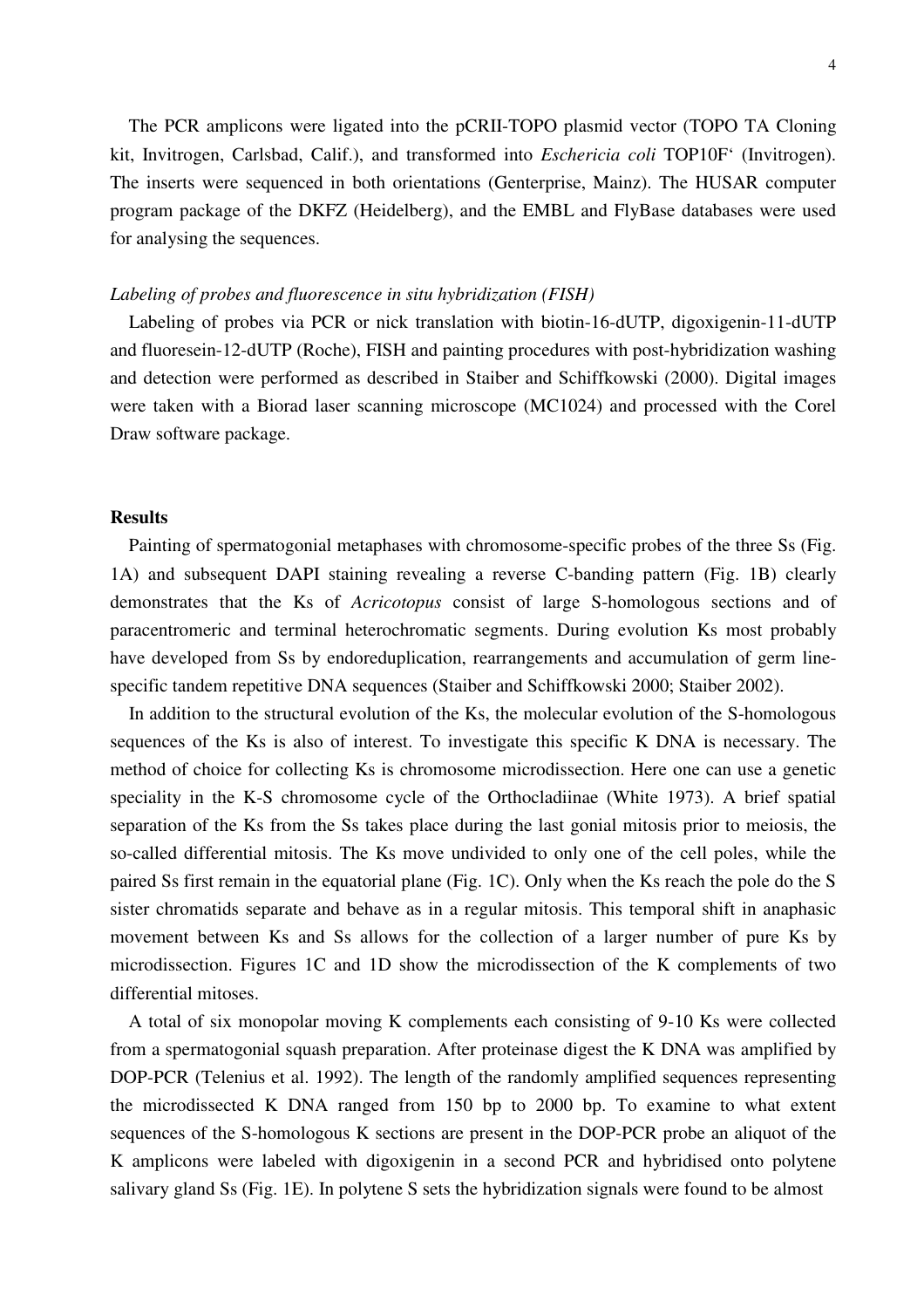

**Fig. 1.** (**A**) Visualization of the S-homologous sections of the Ks by three colour FISH using chromosome-specific probes of the somatic chromosomes SI (blue), SII (red) and SIII (green) to a metaphase of a spermatogonial mitosis of *Acricotopus*. (**B**) Metaphase in (A) counterstained with DAPI. The homologous Ss  $(2n = 6; I-III)$  are paired. The nine Ks are labeled with arabic numbers.  $(C, D)$ Microdissection of the K complements of two differential mitoses. Differential mitoses are the last gonial mitoses prior to meiosis and proceed unequally. (**C**) All Ks move unseparated to the upper cell poles, while the Ss still remain in the equatorial plane. (**D**) The Ks were selectively microdissected with fine glass needles, collected, digested with proteinase and their DNA was amplified by DOP-PCR. (**E**) FISH with the digoxigenated DOP-PCR probe of the microdissected Ks onto a salivary gland chromosome S set. Hybridization signals are almost evenly distributed over all sections of the three polytene Ss. (**F**) FISH with the same probe onto a spermatocyte metaphase I revealed strong signals preferably on the paracentromeric heterochromatin bands of the K bivalents resulting from the germ line-specific highly repeated AlKeRe DNA family located there. BR, Balbiani Ring. N, nucleolus. Bars represent 10 µm (**B**, **C**) and 50 µm (**E**).

evenly distributed over the three Ss indicating that the DOP-PCR probe contains a large plurality of sequences having homologous counterparts in all S sections. FISH with the same probe to spermatocyte metaphases I (Fig. 1F) produced strong signals on all paracentromeric hetero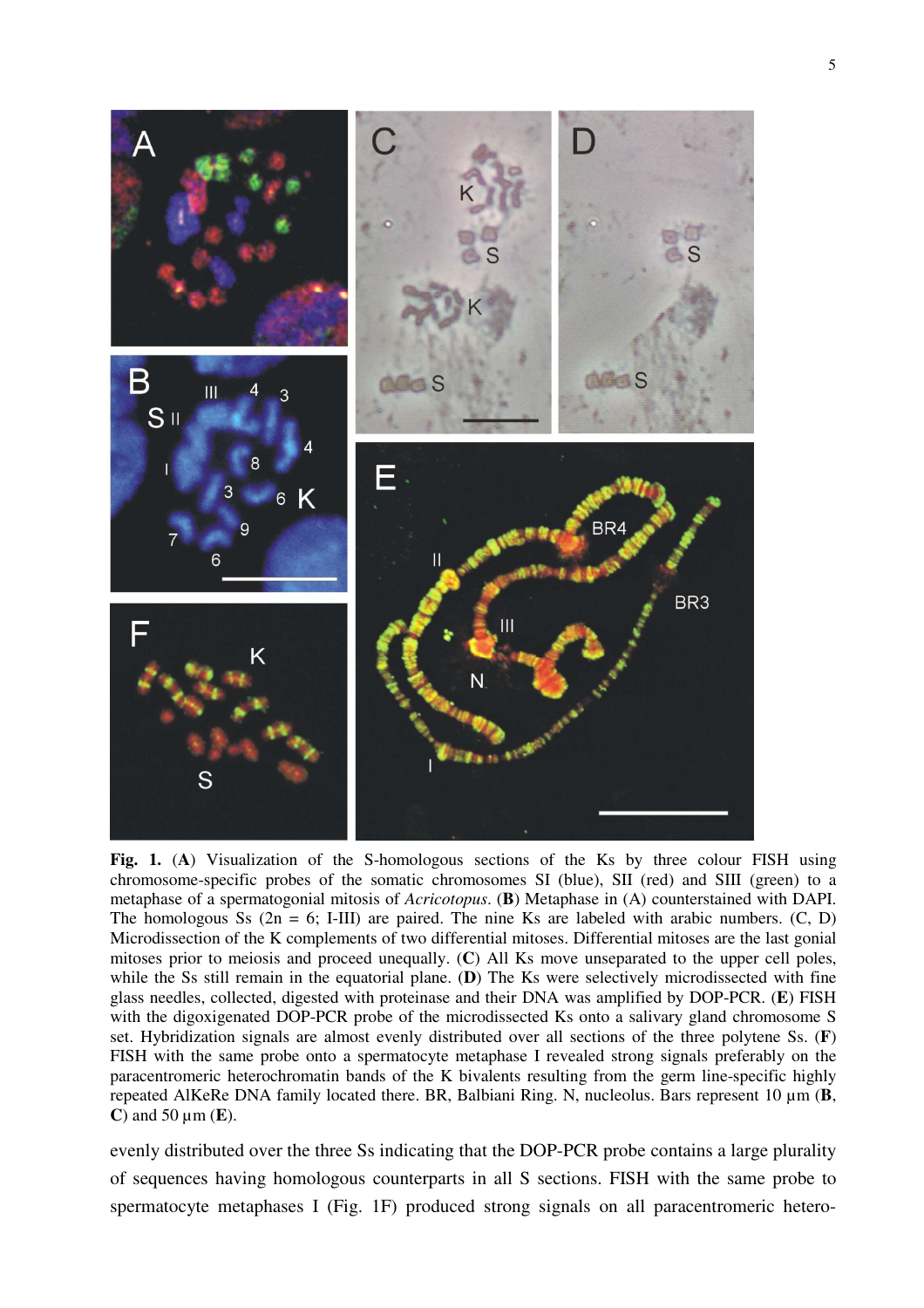chromatin bands of the Ks resulting from the germ line-specific highly repetitive AlKeRe sequence families located there (Staiber 2002).

|  | A. luc.                  | Al.So.5.8S-1                                                  | $1$ AACCCTAGACAGAGGATCACTTGGCTCATGGGTCGATGAAGACCGCAGCA $50$           |  |
|--|--------------------------|---------------------------------------------------------------|-----------------------------------------------------------------------|--|
|  | π                        | Al.So.5.8S-2                                                  |                                                                       |  |
|  | Ħ                        | Al.Ke.5.8S-1                                                  |                                                                       |  |
|  | $\mathbf{H}$             | Al.Ke.5.8S-2                                                  |                                                                       |  |
|  | п                        | Al.Ke.5.8S-3                                                  |                                                                       |  |
|  | C. tentans               |                                                               |                                                                       |  |
|  |                          | C. thummi thummi                                              |                                                                       |  |
|  |                          | C. thummi piger                                               |                                                                       |  |
|  | G. salinus               |                                                               |                                                                       |  |
|  | G. pallens<br>A. rhamphe |                                                               |                                                                       |  |
|  |                          |                                                               |                                                                       |  |
|  |                          |                                                               | 51 AACTGCGCGTCGCCATGTGAACTGCAGGACACATGATCATTGACATGTTG 100             |  |
|  |                          |                                                               |                                                                       |  |
|  |                          |                                                               |                                                                       |  |
|  |                          |                                                               |                                                                       |  |
|  |                          |                                                               |                                                                       |  |
|  |                          |                                                               |                                                                       |  |
|  |                          |                                                               |                                                                       |  |
|  |                          |                                                               |                                                                       |  |
|  |                          |                                                               |                                                                       |  |
|  |                          |                                                               |                                                                       |  |
|  |                          |                                                               |                                                                       |  |
|  |                          |                                                               | A. lucidus Ss<br>101 AACGCATATTGCGCCTTATACAT 123                      |  |
|  |                          |                                                               | 101 ----------------------- 123<br>Ss                                 |  |
|  |                          |                                                               | $101$ -------------G-----G- 123<br>Ks (120/123)                       |  |
|  |                          |                                                               | $101$ --------------G-------- 123<br>Ks (120/123)                     |  |
|  |                          |                                                               | 101 ----------------------- 123<br>Ks (123/123)                       |  |
|  |                          |                                                               | TTAGTTCTACATTTGATTGTGAAATGT 150                                       |  |
|  |                          |                                                               | 101 ---------------------- 123<br>C. tentans<br>(122/123)             |  |
|  |                          | $101$ ---------------------- 123<br>C. th.thummi<br>(121/123) |                                                                       |  |
|  |                          |                                                               | $101$ ----------------------- 123<br>C. th.piger<br>(120/123)         |  |
|  |                          |                                                               | G. salinus<br>101 ---------------------- 123<br>(122/123)             |  |
|  |                          |                                                               | G. pallens<br>$101$ ---------------------- 123<br>(119/123)           |  |
|  |                          |                                                               | $101$ ------------ <b>A</b> ----G----- 123<br>A. rhamphe<br>(114/123) |  |
|  |                          |                                                               | 151 ATAAGGTACATATGGTTGAGTG<br>Al.Ke.5.8S-1<br>172                     |  |

**Fig. 2.** Comparison of 5.8S rDNA sequences from Ss (=soma; Al.So.5.8S-1 and -2) and Ks (Al.Ke.5.8S-1 to -3) of *Acricotopus lucidus*, and from soma of the chironomids *Chironomus tentans*, *Chironomus thummi thummi*, *Chironomus thummi piger, Glyptotendipes salinus* and *Glyptotendipes pallens* (accession nos.: X99212, Aj296820, Aj296808, Aj296802, Aj296798), and *Ablabesmyia rhamphe* (Miller et al. 1997; accession no.: U48384). The two somatic sequences of *Acricotopus* derive from two different PCR and cloning experiments of the section between 18S and 28S rDNA containing the 5.8S rDNA. The K sequences are from one PCR. The primers for amplification of the K 5.8S rDNA from the K DOP-PCR sequence pool are underlined. The sequence from positions 124 to 172 (italics) represents a short section of the flanking ITS2 (31 bp) plus the S-derived primer sequence (clone Al.Ke.5.8S-1). Dashes (-) indicate nucleotides identical to those of somatic 5.8S rDNA of *Acricotopus*, base substitutions are indicated by the respective bases. The sequence data of the 5.8S rDNA of *Acricotopus* (Al.So.5.8S-1) are available from the EMBL database under accession no. AJ586563.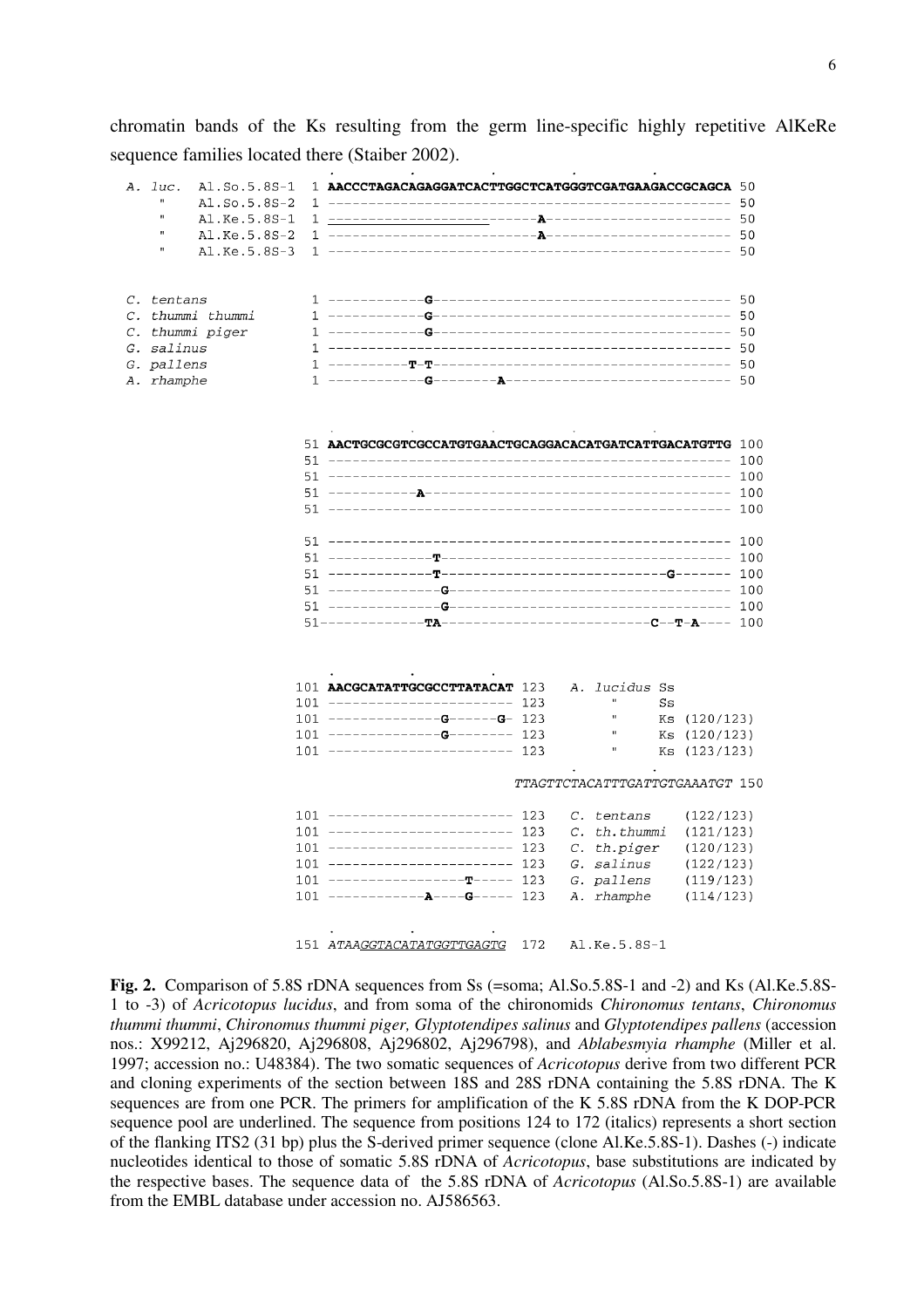Only very faint fluorescence signals are present on the Ss and the S-homologous sections in the chromosome arms of the Ks. The hybridization can be seen more clearly with increasing electronic accumulation of the signals (not shown).

 $\blacktriangle$ 

| $\mathbf{1}$ | CGCTTGGGAA CACCGCGTGT TGTTGGCATC TTACTTTTTG CAAAATTCTC         |  |      |
|--------------|----------------------------------------------------------------|--|------|
| 51           | TTAAAAATAT TATTTTTGTC AGATGATTGG AGAACAGGAG GAGGGGGTCA         |  |      |
| 101          | ACACTTAAAT TAAAAATAAA AACATGATTT AACTTTTCAT ATCAAAAGTG         |  | NTS  |
| 151          | TTTTAATATT TTTTTACAAT CAAAAGCAAT GAATGAAATG AATAAAAATA         |  |      |
| 201          | GTTGAACGAT ATTGAACATG ATGAACATTT TGTGAGAGAA CTTTT <b>GTCAA</b> |  |      |
| 251          | CGACCATGCC ATGTTGAAAA CACCGGTTCT CGTCCGATCA CCGAAGTTAA         |  |      |
| 301          | GCAACATCGG GCGTAGTTAG TACTTAGATG GGTGACCGCT TGGGAACGCT         |  | 5S   |
| 351          | <b>ACGTGCCGTT GGCAT</b> CTTAC TTTTTGCAAA ATTCTCTTAA AAATATTATT |  |      |
| 401          |                                                                |  |      |
| 451          | AATAAAAACA TGATTTAACT TTTCATATCA AAAGTGTTTT AATATTTTTT         |  |      |
| 501          | TACAATCAAA AGCAATGAAT GAAATGAATA AAAATAGTTG AACGATATTG         |  | NT.S |
| 551          | AACATGATGA ACATTTTGTG AGAGAACTTT TGTCAACGAC CATACCATGT         |  |      |
| 601          | TGAAAACACC GGTTCTCGTC CGATCACCGA AGTTAAGCAA CATCGGGCGC         |  |      |
| 651          | GGTTAGTACT TAGATGGGGG AC Al.So.5S-20                           |  |      |

## B

| A. lucidus        |                              |     |                                                        |                      |                                    |
|-------------------|------------------------------|-----|--------------------------------------------------------|----------------------|------------------------------------|
| soma<br>germ line |                              |     | GTCAACGACC ATGCCATGTT GAAAACACCG GTTCTCGTCC GATCACCGAA |                      | 50                                 |
|                   | 51                           |     | GTTAAGCAAC ATCGGGCGTA GTTAGTACTT AGATGGGTGA CCGCTTGGGA |                      | 100                                |
|                   | 101<br>ACGCTACGTG CCGTTGGCAT | 120 |                                                        | Al.So.5S-20; 5S rDNA | Al.Ke.5S-1, Al.Ke.5S-2, Al.Ke.5S-3 |

**Fig. 3.** (**A**)Section of a 5S rDNA array from the Ss of *Acricotopus lucidus* (clone Al.So.5S-20; accession no. AJ586564) composed of one 120 bp coding region (fat letters in the middle) flanked by two identical non-transcribed spacer sequences (NTS, 216 bp; italics) and parts of 5S rDNA sequences at both ends (fat letters). The section was isolated from somatic DNA by PCR using internal opposite directed primers (underlined) derived from *Drosophila melanogaster* 5S rDNA. (**B**) Comparison of the somatic 5S rDNA of (A) with 5S rDNA sequences of the Ks isolated from the K DOP-PCR sequence pool by PCR (primers are underlined). The somatic 5S rDNA and the three K 5S rDNAs (Al.Ke.5S-1 to -3) are identical.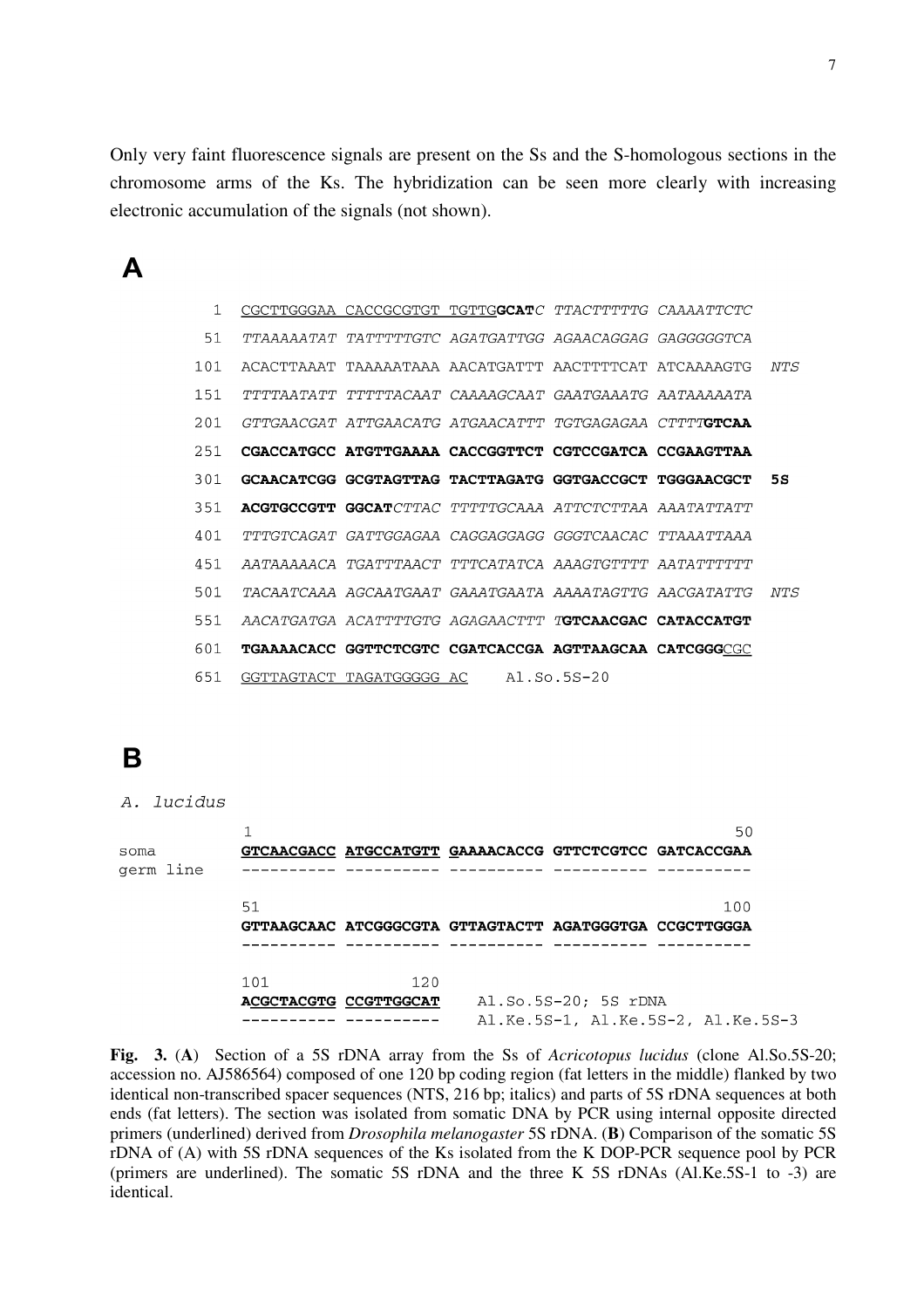Members of the tandemly repetitive organized ribosomal RNA genes, such as the 5.8S, 18S, 28S and 5S rRNA genes, are conserved in evolution and show high similarity among eukaryotic species, and are therefore used to uncover phylogenetic relationships between species (Wägele and Rödding 1998).

 In this study, 18S, 5.8S, 28S and 5S rRNA gene sequences were isolated from somatic DNA of *Acricotopus* by PCR using primers derived from the homologous genes of *Drosophila melanogaster* (5S, 5.8S, 18S rDNA) and *Chironomus tentans* (28S rDNA), and then cloned and sequenced. The sequences of the somatic 5.8S and 5S rDNA are shown in Figs. 2 and 3. The sequence data are available under the accession numbers AJ586561 (18S rDNA), AJ586562 (28S rDNA), AJ586563 (ITS1, 5.8S rDNA, ITS2) and AJ586564 (5S rDNA, NTS) in the EMBL/Genbank/DDBJ databases.

 A digoxigenated probe of all sequences of a rDNA transcription unit covering the 18S, ITS1, 5.8S, ITS2 and 28S rDNA sequences (a total of 5,67 kb) was used to identify and localize rDNA loci of the Ks on spermatocyte metaphases I by FISH (Fig. 4A-4D). In addition to signals on the regular NORs on the SIIIs (see also the nucleolus in the short arm of the polytene SIII adjacent to the centomeric heterochromatin block in Fig. 1E) clear hybidization signals were found on K4s (Fig. 4A). The FISH analysis also uncovered the presence of two different subtypes of K4s in the K complement (Figs. 4B and 4C): one with two signals, a very strong and a weak signal (arrowheads in the insert in Fig. 4B and in Fig. 4D) on both sides of the central heterochromatic block, and the other subtype with only one weak signal adjacent to one side of the heterochromatin. The latter signal is only clearly seen after strong electronic accumulation of the fluorescence (arrows in the insert in Fig. 4B and in Fig. 4D). The stronger fluorescence signal on K4 has nearly the same intensity as that of the NOR locus on SIII. The presence of K4 in the microdissected K complements of the differential mitoses in Fig. 1C could be verified by its characteristic shape and size. In a former G-banding study of spermatogonial mitoses the K4 type, that has developed from SIII during evolution (Staiber and Schiffkowski 2000), was present in 1-5 copies in 30 of 31 larval K complements analysed (Staiber 1988).

 Using the 5S rDNA and the NTS as probe (see Al.So.5S-20 in Fig. 3A), the 5S rDNA locus in the Ss of *Acricotopus* was localized on polytene salivary gland chromosomes in the long arm of SII in the band 4E5 (Fig. 4E; chromosome maps in Staiber and Behnke 1985). That a section containing the 4E5 band and therefore the 5S rDNA locus is present in the Ks was demonstrated on X-ray translocated polytenized K sections (S-homologous K section 4B97-4E19/21/23 in Staiber 1991a). The translocated section derived either from K3, K6 or K7 that are painted by the SII probe (see red painting in Fig. 1A).

 From the sequence data of the somatic rDNAs some primer combinations were derived and used to isolate sections of rDNAs from the K DOP-PCR sequence pool via PCR. Figure 2 presents a comparison of 5.8S rDNA sequences (123 bp) from the Ss (Al.So.5.8S-1 and Al.So.5.8S-2) and from the Ks (Al.Ke.5.8S-1, Al.Ke.5.8S-2, Al.Ke.5.8S-3) of *Acricotopus lucidus*, and from six other chironomid species *Chironomus tentans*, *Chironomus thummi* subsp.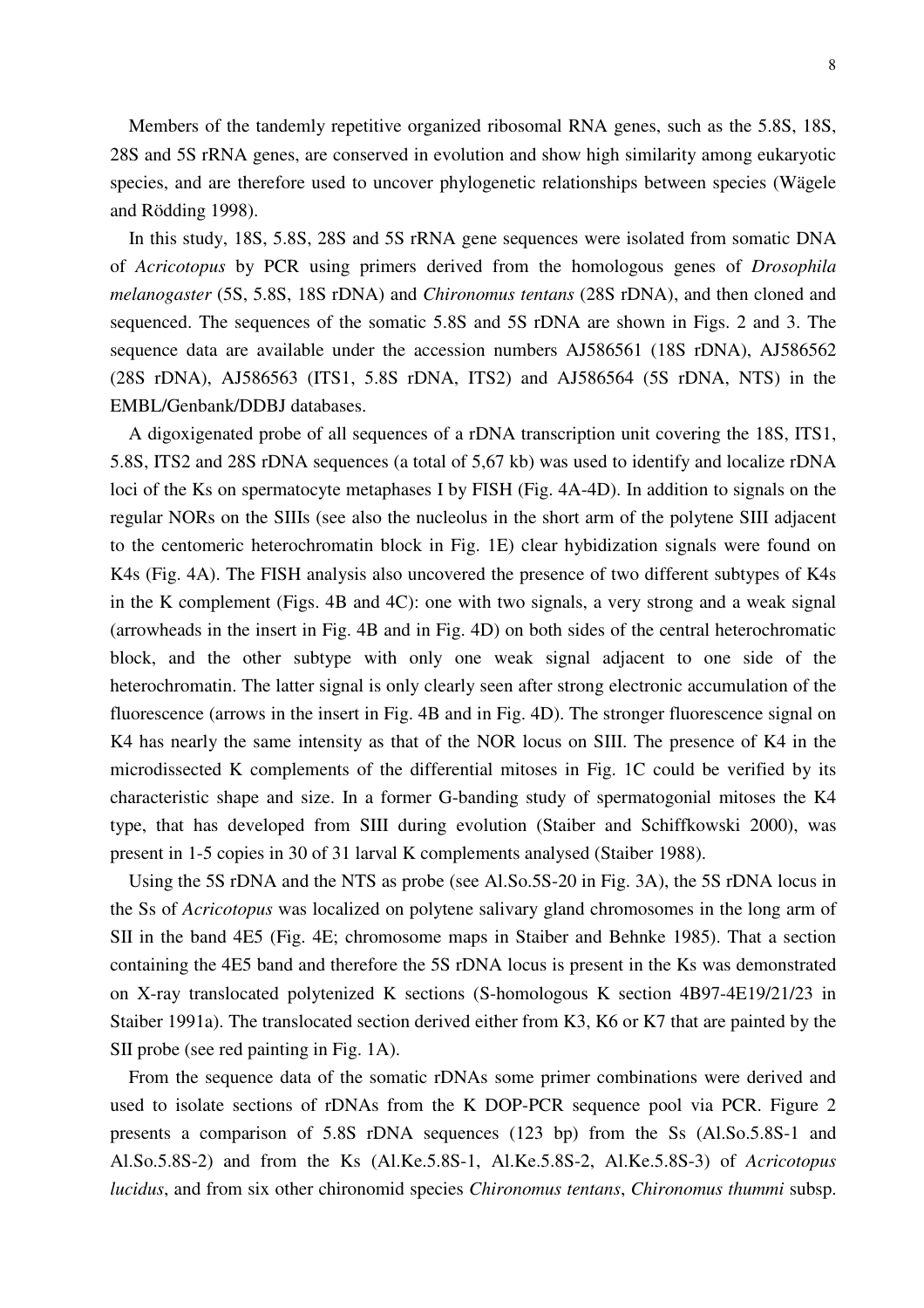*thummi, Chironomus thummi* subsp. *piger, Glyptotendipes salinus, Glyptotendipes pallens*  (accession nos.: X99212, Aj296820, Aj296808, Aj296802, Aj296798), and *Ablabesmyia rhamphe* (accession no.: U48384; Miller et al. 1997) having no germ line-limited chromosomes.



**Fig. 4** (**A**-**D**) Localization of rDNA loci on Ks and Ss of spermatocyte metaphases I by FISH using a probe containing digoxigenated 5.8S, 18S and 28S rDNA sequences of *Acricotopus*. Chromosomes are counterstained with propidium iodide. (**A**) Hybridization signals occur on the NORs of the SIII bivalent and on the K4s. (**B**) A metaphase I presenting two K4 bivalents with very different signal intensities. The *insert* shows both K4 subtypes with increased electronic accumulation of the fluorescein signals. Strong and weak signals (*arrowheads*) appear on both sides of the central heterochromatin blocks (intense red propidium iodide fluorescence) on the left K4s. On the right K4s only weak signals are present (arrows). (**C**, **D**) Both K4 subtypes from another metaphase clearly show the different hybridization patterns. (**E**) FISH with a 5S rDNA probe of *Acricotopus* onto polytene salivary gland chromosomes localizes the only 5S rDNA locus of the Ss in band 4E5 in the long arm of SII (II/4). (BR4) = regressed Balbiani ring 4. (**F**) FISH with a probe of the K-derived N-acetyltransferase gene sequence (clone Al.Ke.AT-3.3) detects the N-acetyltransferase locus in the right arm (I/2) of the polytene SI in bands 2A75/77 (Staiber and Behnke, 1985) near the heterochromatic centromere region (*C*). Bars represent 10 µm (**A**, **F**).

The two 5.8S rDNA sequences of the Ss were isolated from somatic DNA in different PCR amplifications, in which the intermediate section between the 18S and 28S rDNAs, that contains the 5.8S rDNA and two internal transcribed spacer sequences (ITS1 and ITS2), was amplified (accession no. AJ586563). The 5.8S rDNA sequences (123 bp) of the Ks are parts of 172 bp PCR fragments received in one PCR from the K DOP-PCR sequence pool using primer sequences derived from 5.8S rDNA-ITS2 somaic sequence (see Fig. 2; primers are underlined). The sequence from position 124 to 172 (italics in Fig. 2) shows a short section of the flanking ITS2 (31 nucleotides) plus the S-derived primer sequence of clone Al.Ke.5.8S-1. Until now no other spacer sequences could be isolated from the DOP-PCR sequence pool. Both somatic 5.8S rDNA sequences of *Acricotopus* and one of the K sequences (Al.Ke.5.8S-3) are identical.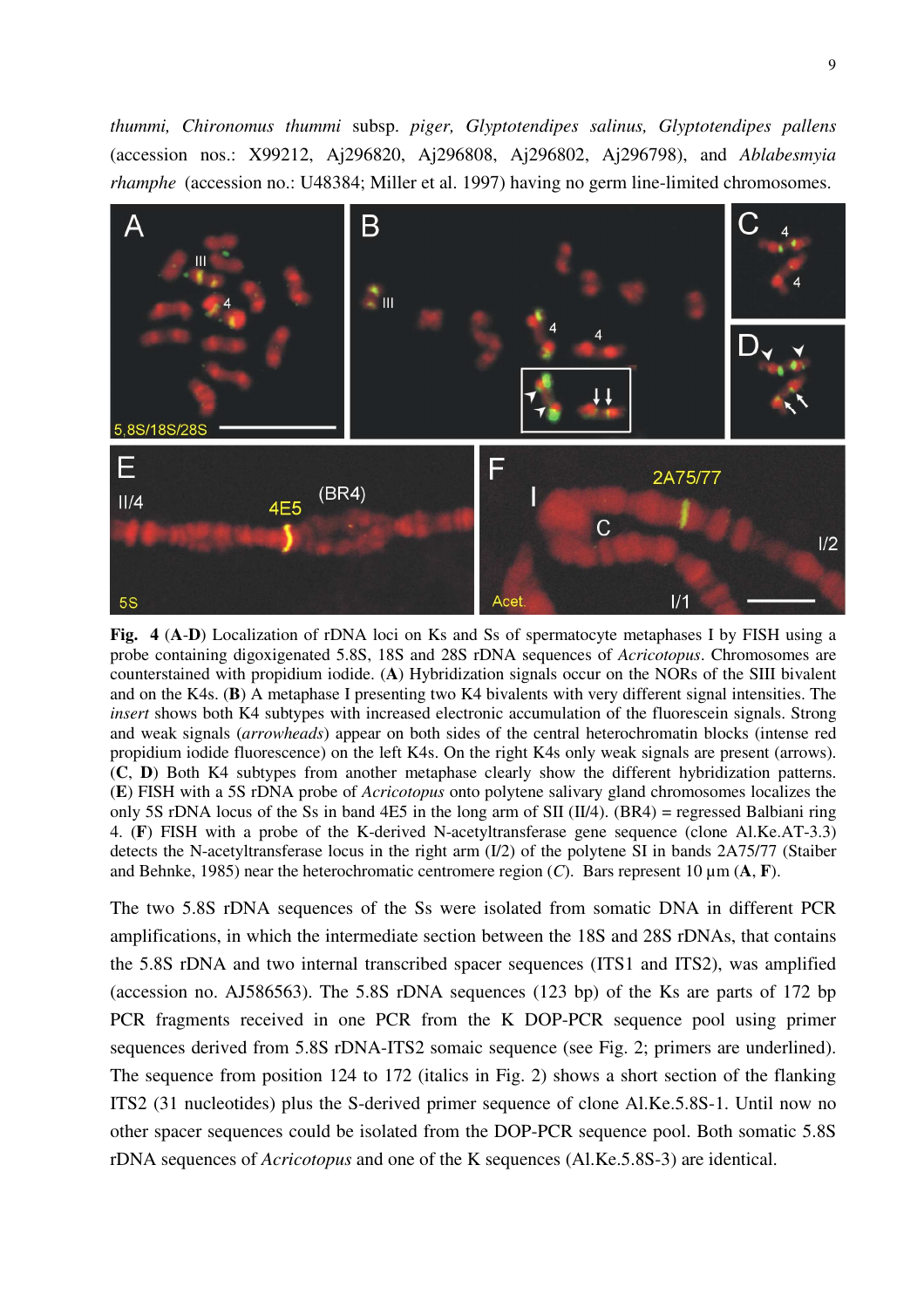| $AI.Ke.AT-3.3$ | 1 CCGACTCGAGCTGCGAATGTGGTTACAAAGTAATCTTAACAGTTCAATGA 50                                                               |  |
|----------------|-----------------------------------------------------------------------------------------------------------------------|--|
| $AI.SO.AT-4$   | Al.Ke.AT-3.3 51 CTCATAAGACCTTTTTTCAAATTCAAGGCCTCAATTATCATACGTCGCAG 100<br>GGCCTCAATTATCATACGTCGC--                    |  |
|                | 101 AAGACGATAAAGGAAATATTGTTGGATATGTTCTAGCGAAAATGGAGGAG 150                                                            |  |
|                | 150 CCTGAGCCAGGAGAGGAGAGCAAGCATGGGCATATCACTTCGTTAGCCGT 200                                                            |  |
|                | 201 AAAAAGACCGTTCCGTTGTCTTGGTCTCGCTCAAAAACTCATGAATCAGG 250                                                            |  |
|                | 251 CTTCCTATGCCATGGTCGAATGCTTCGATGCACAATATGTGAGCCTTCAT 300                                                            |  |
| $AI.SO.AT-4$   | A1.Ke.AT-3.3 301 GTCCGCAAAAGCAATCGTGCTGCACTCAACCTCTACGCCACATGAACAAC 350<br>--------GCTGCACTCAACCTCTACGCCA<br>$264$ bp |  |
|                | Al.Ke.AT-3.3 351 TCGAGTCGG 359 bp                                                                                     |  |

B

| $A1.SO.AT-4$<br>$AI.Ke.AT-3.3$ | 1 POLSYVAEDDKGNIVGYVLAKMEEPEPGEESKHGHITSLAVKRPFRRLGL 50 |         |  |  |  |  |
|--------------------------------|---------------------------------------------------------|---------|--|--|--|--|
| A. gambiae                     |                                                         |         |  |  |  |  |
| D. melanogaster                |                                                         |         |  |  |  |  |
|                                |                                                         |         |  |  |  |  |
|                                |                                                         |         |  |  |  |  |
|                                | 51 AOKLMNOASYAMVECFDAOYVSLHVRKSNRAALNLYA                |         |  |  |  |  |
|                                | -----------------------                                 | (86/87) |  |  |  |  |
|                                | -------K------N--------------------T                    | (80/87) |  |  |  |  |
|                                |                                                         | (79/87) |  |  |  |  |
|                                |                                                         |         |  |  |  |  |

**Fig. 5.** (**A**) Section of a putative N-terminal acetyltransferase gene of the Ks cloned from the K DOP-PCR sequence pool (Al.Ke.AT-3.3; 359 bp) compared with a homologous section from S DNA isolated by PCR (Al.So.AT-4; 264 bp) using primers (double underlined) derived from the K sequence. The degenerated oligonucleotide primer (DOP) sequences at the ends of AlKe.AT-3.3 are single underlined (constant sequences in fat letters). (**B**) Alignment of the translated amino acid sequences of Al.So.AT-4 and of Al.Ke.AT-3.3 (position 79 to 339 in (**A**), open reading frame, 87 amino acids) from *Acricotopus* with homologous sequences from *Anopheles gambiae* (BX010882) and *Drosophila melanogaster* (CG11989). Amino acid substitutions are indicated.

10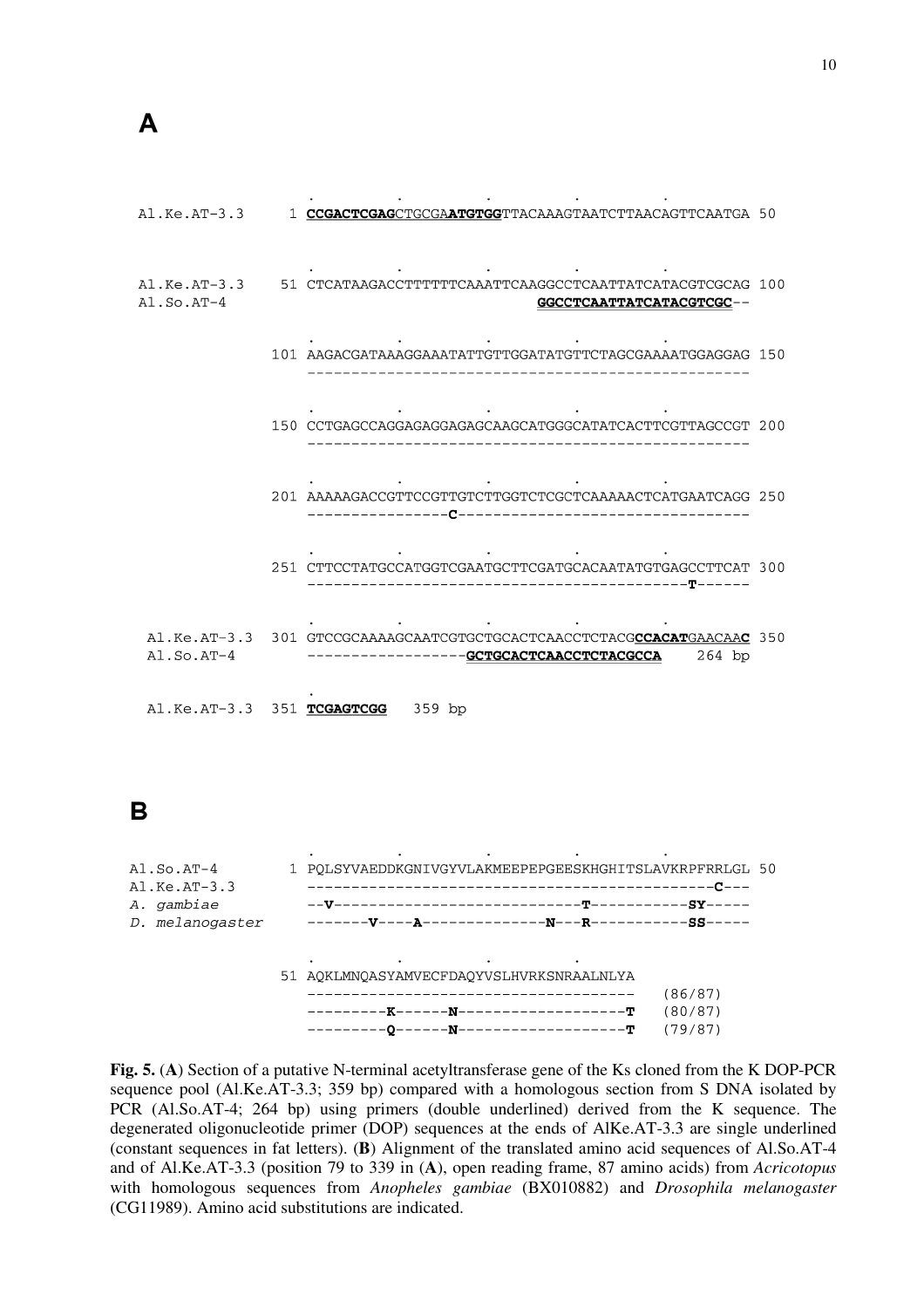Each of the two other K sequences (Al.Ke.5.8S-1; Al.Ke.5.8S-2) differ in three positions from the somatic sequences (sequence similarity 97.5%). Two nucleotide substitutions are present in both K sequences. The *Acricotopus* somatic 5.8S rDNA sequence differ from that of the other chironomid species in one to nine positions and vice versa (Fig. 2).

 With internal opposite directed primers derived from 5S rDNA of *Drosophila melanogaster* a section of a 5S rDNA tandem array shown in Fig. 3A was isolated from *Acricotopus* somatic DNA covering an NTS, a 5S rRNA coding region (120 bp; fat letters), a second NTS and parts of 5S rDNA sequences (fat letters) on both ends. The two 216 bp NTS sequences are identical. Then, a PCR using end primers derived from the *Acricotopus* 120 bp somatic 5S rDNA resulted in a successful amplification of 120 bp 5S rDNA sequences from the K DOP-PCR sequence pool. The primers are underlined in Fig. 3B. The control PCR without template DNA showed no amplification of any sequence. The three 5S rDNA elements from the Ks were isolated from the same PCR (Al.Ke.5S-1 to –3; Fig. 3B) and were as identical among themselves as they were to the somatic 5S rDNA sequence. It cannot be excluded that the three K 5S rDNA sequences could be derived from the same template.

 An alternative to the above experiments is to clone first gene sequences of the K DOP-PCR pool and then isolate homologs from the Ss. The clones from the K DOP-PCR sequence pool had 3'-CCGACTCGAGNNNNNNATGTGG-5' degenerated primer sequences on both ends. One K DOP-PCR clone (Al.Ke.AT-3.3; 359 bp) shown in Fig. 5A contained a sequence, which exhibited in a 69% nucleotide similarity in a FlyBase BLAST search over a 323 bp section (position 18 to 340) to a *Drosophila melanogaster* peptide α-*N*-acetyltransferase gene. Then, with a primer pair derived from this K sequence defining a 264 bp section, a homologous section was amplified from somatic DNA (Al.So.AT-4, accession no. AJ586565; Fig. 5A). Only two nucleotide substitutions (transitions; T-C, C-T) were detected between the S and K sequences (99.2% identity). When comparing the translated amino acid sequences (open reading frame starts 5' in the third position of the 264 bp section with CCT), then only one of the 87 amino acids is different (Fig. 5B). When comparing the somatic amino acid sequence of *Acricotopus* with those translated from the homologous nucleotide sequences of *Anopheles gambiae* (BX010882) and *Drosophila melanogaster* (CG11989) then 80 of 87 and 79 of 87 amino acids are identical. A BLAST search with the somatic amino acid sequence of *Acricotopus* in SWISS-PROT resulted in homologies to the human N-terminal acetyltransferase complex ard1 subunit (accession no. P41227; 65 of 87 amino acids are identical). FISH with the K clone Al.Ke.AT-3.3 as probe onto polytene salivary gland Ss of *Acricotopus* localized the putative N-terminal acetyltransferase ard1 subunit gene in the long arm of SI (Fig. 4F) in the bands 2A75/77 (chromosome maps in Staiber and Behnke 1985).

#### **Discussion**

 The descent of the germ line-limited chromosomes (=Ks) from the somatic chromosomes (=Ss) and their structural evolution in *Acricotopus* was elucidated in a series of X-raying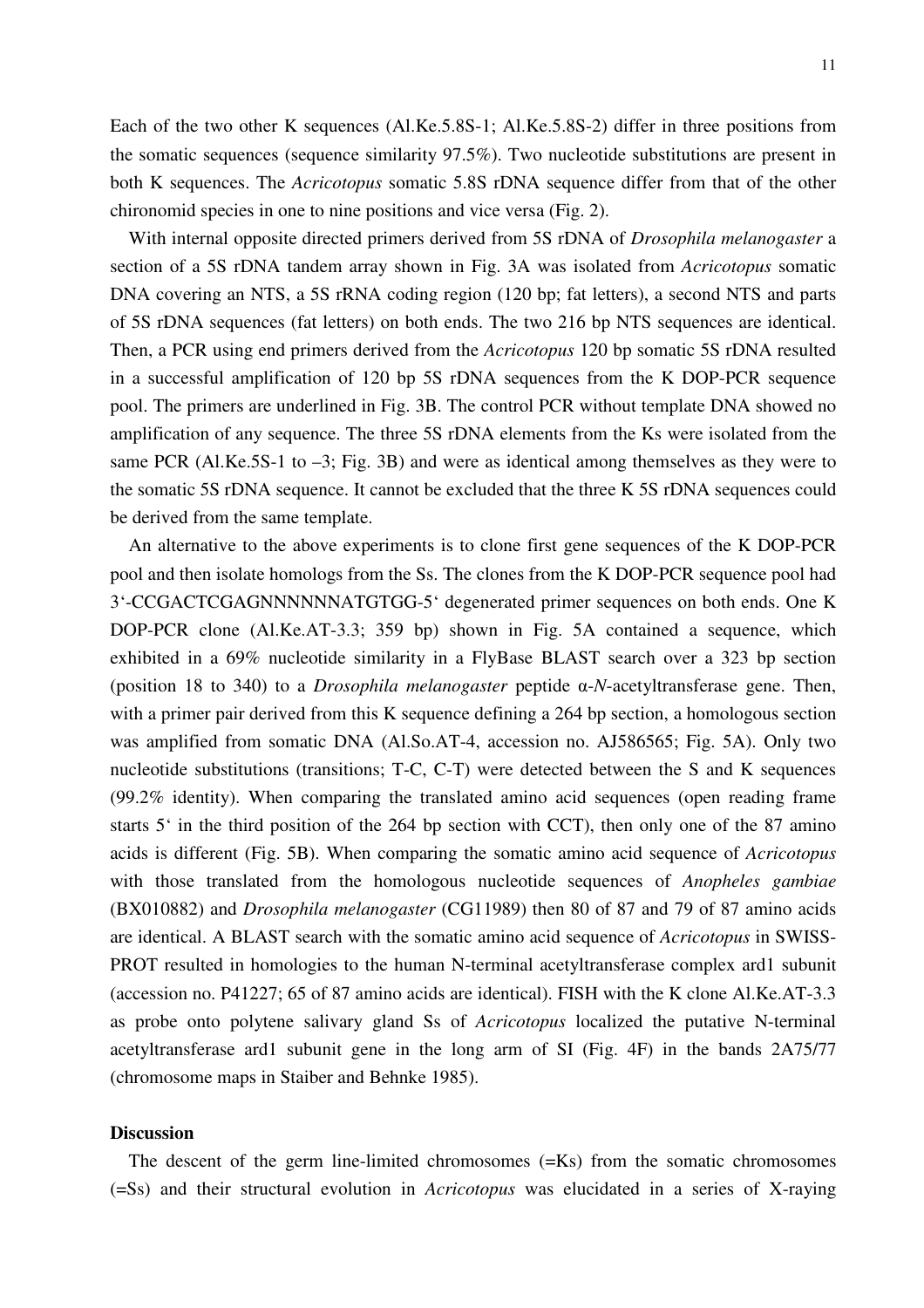experiments and painting studies using chromosome-specific probes of the three Ss (Staiber 1991a; Staiber and Schiffkowski 2000; Staiber and Wahl 2002). The Ks are composed of both large S-homologous sections and paracentromeric and terminal heterochromatic segments containing germ line-specific highly repetitive DNA sequences (Staiber 2002). Until now, not much is known about the molecular evolution of the S-homologous sequences in the Ks.

 Therefore, the aim of the present study was to compare homologous gene sequences of Ks and Ss to receive more information about the molecular features and evolution of the S-homologous K sequences. Sequences of the ribosomal RNA genes were chosen for the present analysis. They belong to the class of evolutionarily conserved genes (Gerbi 1985). The rDNA sequences are frequently used for studies of molecular evolution, e.g. to infer phylogenetic relationships in proand eukaryotes (Hillis and Dixon 1991; Olsen and Woese 1993; Wägele and Rödding 1998). Arrays of rDNA repeat units occur at one or several sites within and among chromosomes, the arranged 18S, 5.8S and 28S rDNAs are located in the nucleolar organizing regions and the 5S rDNA is separated in other loci. Individually repeating units do not evolve independently, but in concert (Dover et al. 1982; Drouin and Moniz de Sa 1995). Concerted evolution seems primarly to be driven by unequal exchanges between arrays (Williams et al. 1989; Hillis and Dixon 1991; Lyckegaard and Clark 1991), but also gene conversion may promote concerted evolution (Curtis and Bender 1991). This leads to a homogenization of repeats within a multigene family (Dover et al. 1982; Polanco et al. 1998; Gonzalez and Sylvester 2001).

 First in this study, 5.8S, 18S, 28S and 5S rRNA genes were isolated from DNA of the Ss of *Acricotopus* by PCR and sequenced. Then, using these sequence data for primer generation, homologous sections were amplified from a DOP-PCR sequence pool of the DNA of microdissected Ks. The 120 bp 5S rDNA gene sequences isolated from Ss and Ks were identical. The sequences of the 123 bp 5.8S rDNAs from Ss and Ks were identical or differed only in three nucleotide positions. A part of a N-acetyltransferase gene from the Ks differed in a 264 bp section from the homologous gene of the Ss by one synonymous plus one non-synonymous nucleotide substitution.

 The nucleotide sequence of rRNAs define the secondary conformation, where pairing is essential to maintain structures. Natural selection on the conformation preserves structural and sequence features, as shown in Fig. 2 with the 5.8S rDNAs from different chironomid species. The few nucleotide substitutions between the funtional gene sequences of the Ss and homologous sequences in the Ks may indicate that the K sequences are conserved.

 First indications that S-homologous K gene sequences might be conserved and can still be activated came from the expression of an additional Balbiani ring BR2 on an X-ray translocated and polytenised K section in the larval salivary gland chromosomes (Staiber and Thudium 1986). That this polytenized section really derived from a K was recently demonstrated by microdissection of heterochromatic sections from this K part with subsequent amplification and cloning of a germ line-specific repetitive sequence family. This family could be localized by FISH only on distinct sections of the Ks (Staiber 2002).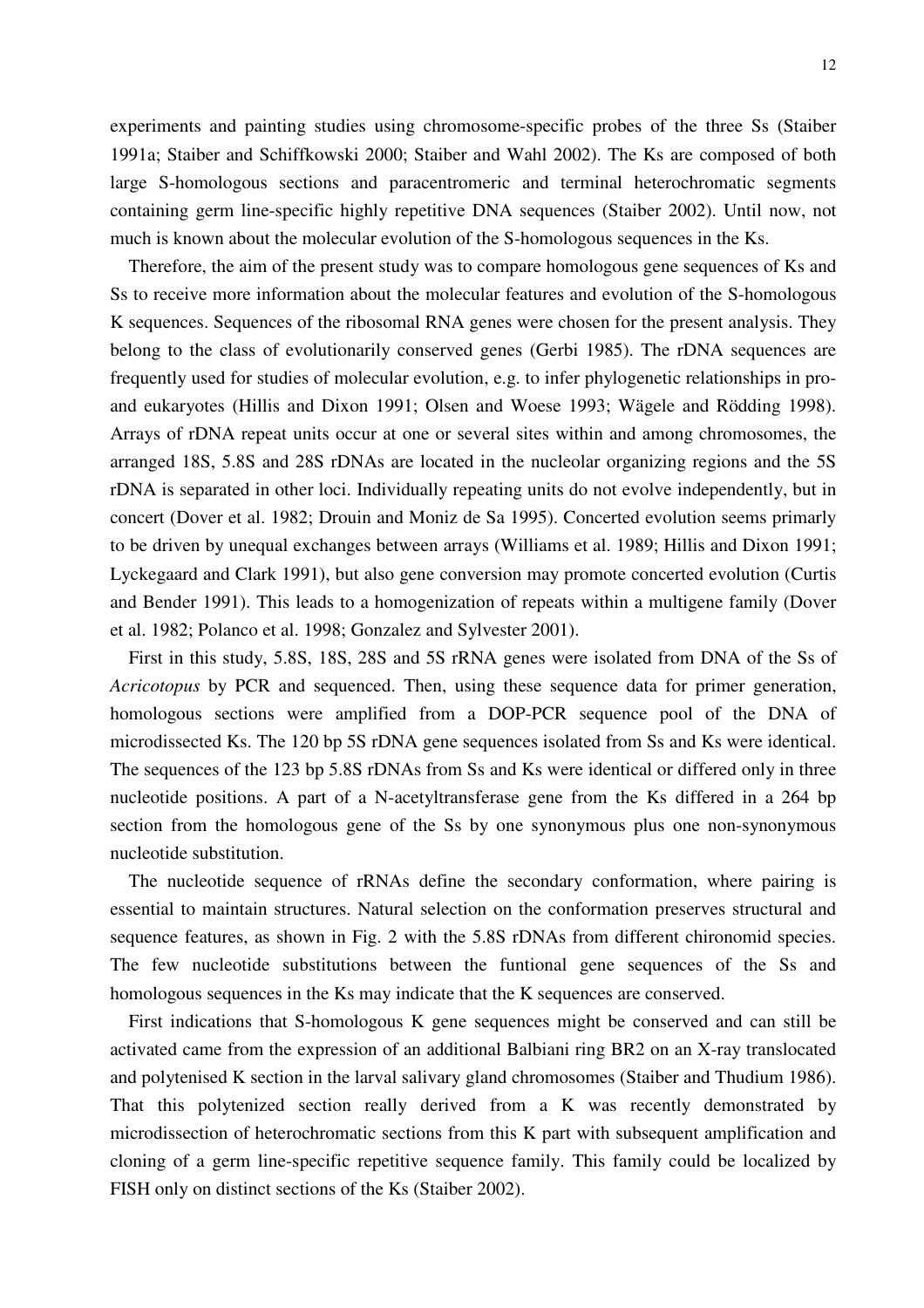There may be different processes, that could explain the high degree of identity of homologous S and K sequences. For example, (*i*) the occurrence of crossing over and recombination events between homologous sections of Ss and Ks in meiotic prophase, (*ii*) a permanent process of formation of new Ks from the Ss, e.g. by rearrangements, which continues permanently, or, (*iii*) exchange of genetic information between nonhomologous chromosomes, as detected for ribosomal genes of nonhomologous chromosomes in human and apes (Arnheim et al. 1980; 1982; Krystal et al. 1981; Gonzalez and Sylvester 2001).

 The painting pattern of the metaphasic Ks in Fig. 1A produced by probes of the three Ss and the hybridization pattern of the polytene S set in Fig. 1E resulting from the DOP-PCR probe of the microdissected Ks indicates that Ks and Ss feature equivalent gene repertoires.

 In a recent painting study of male meiosis of *Acricotopus* some pairing-like associations between Ss and Ks were observed indicating that crossing over and recombination between homologous sections of Ss and Ks might be possible (Staiber and Wahl 2002). Experiments to analyse meiotic pairing behavior of Ks in *Acricotopus* using X-ray induced marker Ks demonstrated that in male meiosis the vast majority of K bivalents are autobivalents (Staiber 1991b). Autobivalents are formed by the former sister chromatids of the non-separated monopolar moving Ks in differential mitosis, thus they are composed of identical Ks. Here recombination by crossing over events has no genetic effect. However, in some cases bivalent formation and chiasmata were also observed among homologous Ks, the marker K and the unchanged homolog. This leads to recombination within a K type. Recombination within a K type also takes place by quadrivalent formation, frequently observed at K4, resulting from crossing overs and chiasmata formation between homologous and identical Ks (Staiber and Wahl 2002). In the latter study, chiasma formation was observed in rare cases between different K types that derived from the same S type and so having homologous sections. Both processes would distribute recombied S-derived sections within the Ks and would effect a conservation and homogenization of the S-homologous sections in the Ks. Consequently, S-homologous sequences in the Ks would not evolve independently from their somatic homologs.

 The somewhat larger difference of up to three nucleotide substitutions in the K 5.8S rDNA sequences compared to the S sequence, may be the result off a reduced rate of recombination events between rDNA loci on K4s caused by the repressing influence of the adjacent large heterochromatin block (Figs. 4A-4D) in recombination. But it can also not be excluded, that PCR errors are responsible for one or more of the substitutions in the K rDNA sequences isolated, because these sequences were amplified from a DOP-PCR sequence pool that itself represents amplicons (38 cycles with Taq polymerase) of microdissected K DNA. If this is true, the identity between S and K sequences would be still higher. Until now, no formation of an additional nucleolus to the regular SIII nucleolus, which would indicate that the rDNA arrays on K4 are expressed, could be detected in spermatogonial interphase cells using silver staining (data not shown).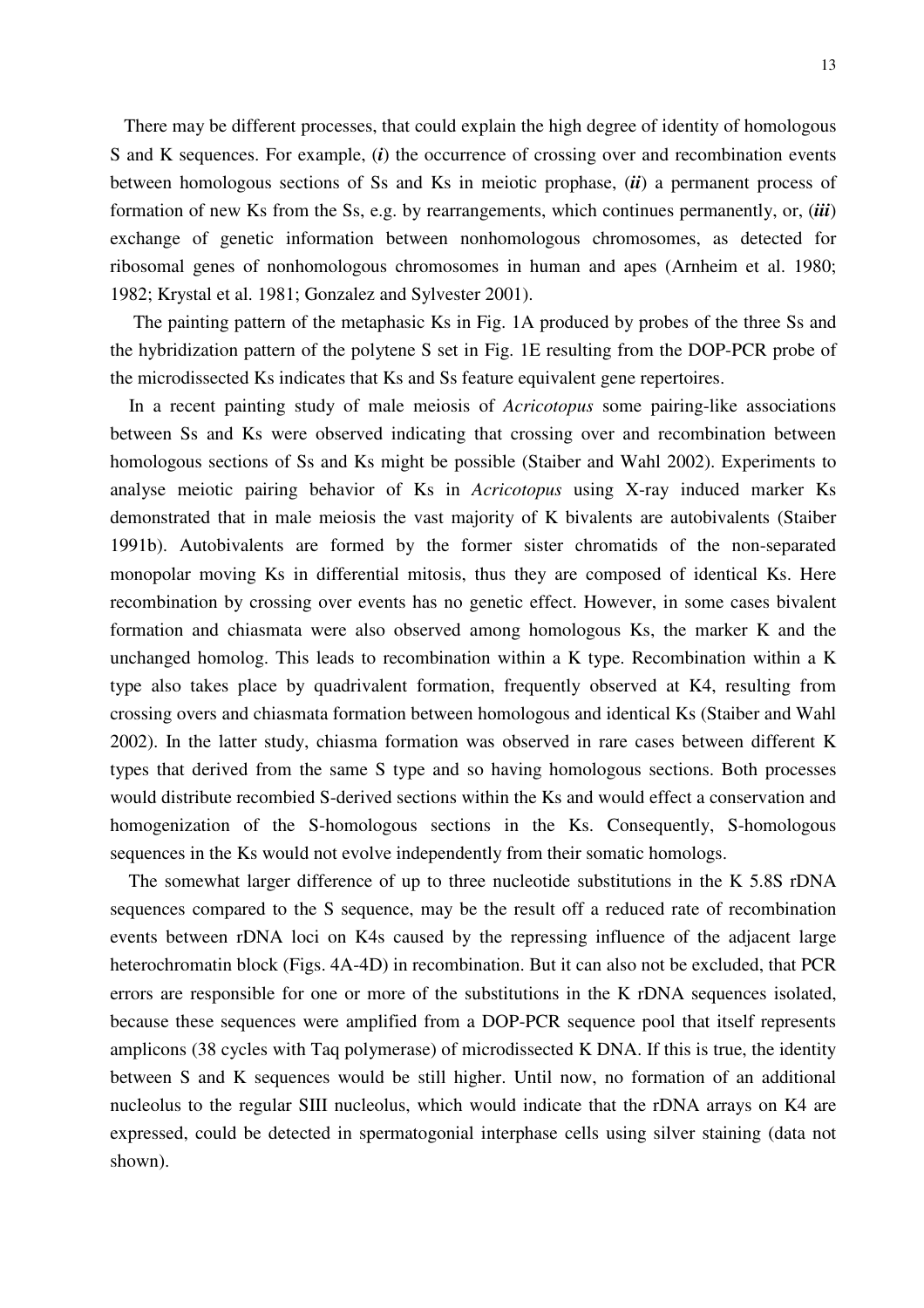For parasitic nematodes, exhibiting the phenomenon of chromatin elimination in the course of germ line-soma differentiation, Müller and Tobler (2000) presented the hypothesis that an ancestor underwent a partial duplication of its genome. The duplication of certain genes was advantagous for the production of large quantities of eggs. But, the duplication of large portions of the genome can produce genetic imbalances and be fatal for the organism. Therefore, the mechanism of elimination of duplicated genes evolved to restore the balance in the soma. One central point in this view is that genes in the duplicated germ line-limited part of the genome are functional and are expressed during germ cell development

 The results of the present study support the idea, that the S-homologous sequences in the Ks of *Acricotopus* do not evolve independently from their homologs in the Ss, and that there are processes in effect that lead to the homogenization and conservation of such sequences.

#### **Acknowledgements**

The author thanks Prof. Anette Preiss and Dr. Irmgard Wech for their support and discussions, and Silke Wahl for her help in cloning and FISH. This work was supported by a grant of the Deutsche Forschungsgemeinschaft (Sta 462/3-2).

## **References**

- Arnheim, N., Krystal, M., Schmickel, R., Wilson, G., Ryder, O., Zimmer, E. 1980. Molecular evidence for genetic exchanges among ribosomal genes on nonhomologous chromosomes in man and apes. Proc. Natl. Acad. Sci. U.S.A. **77**: 7323-7327.
- Bauer, H., Beermann, W. 1952. Der Chromosomencyclus der Orthocladiinen (Nematocera, Diptera). Z. Naturforsch. **7b**: 557-563.
- Curtis, D., Bender, W. (1991). Gene conversion in Drosophila and the effects of the meiotic mutants *mei-9* and *mei-218*. Genetics, **127**: 739-746.
- Dover, G., Brown, S., Coen, E., Dallas, J., Stachan, T., Trick, M. (1982). The dynamics of genome evolution and species differentiation. *In* Genome Evolution. *Edited by* G.A. Dover, Flavell R.B. Academic Press, New York. pp. 343-372.
- Drouin, G., Moniz de Sa, M. (1995). The concerted evolution of 5S ribosomal genes linked to the repeat units of other multigene families. Mol. Biol. Evol. **12**: 481-493.
- Gerbi, S.A. (1985). Evolution of ribosomal DNA. *In* Molecular Evolutionary Genetics. *Edited by* R.J. MacIntyre. Plenum Press, New York. pp. 419-517.
- Geyer-Duszynska, I. (1966). Genetic factors in oögenesis and spermatogenesis in Cecidomyiidae. *In* Chromosomes today, vol 1. *Edited by* C.D. Darlington, K.R. Lewis. Oliver and Boyd, Edinburgh. pp. 174-178.
- Goday, C., Esteban, M.R. (2001). Chromosome elimination in sciarid flies. BioEssays **23**: 242- 250.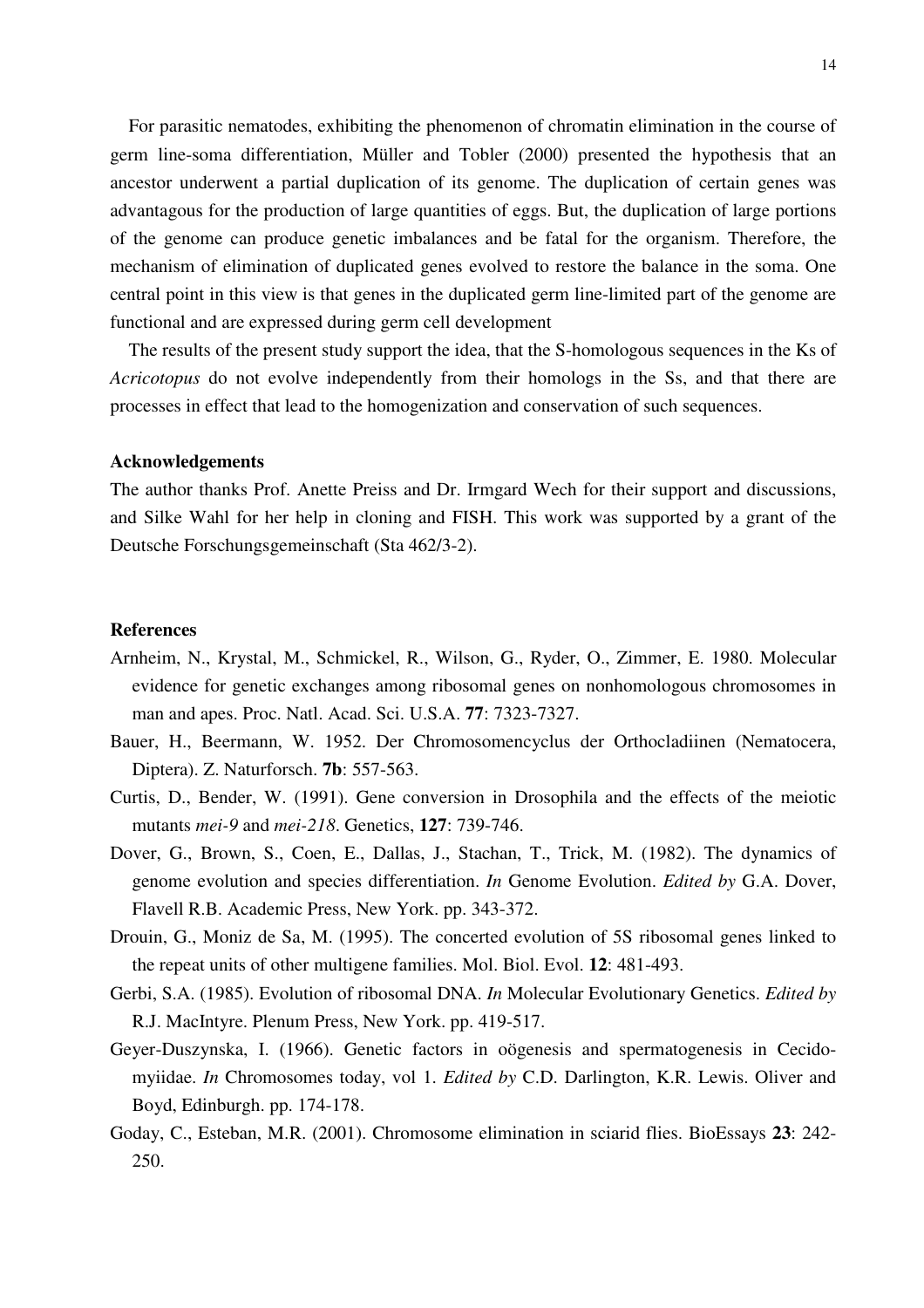- Gonzalez, I.L., Sylvester, J.E. (2001). Human rDNA: Evolutionary patterns within the genes and tandem arrays derived from multiple chromosomes. Genomics, **73**: 255-263.
- Hillis, D.M., Dixon, M.T. (1991). Ribosomal DNA: Molecular evolution and phylogenetic interference. Q. Rev. Biol. **66**: 411-453.
- Kohno, S., Nakai, Y., Satoh, S., Yoshida, M., Kobayashi, H. (1986). Chromosome elimination in Japanese hagfish, *Eptatretus burgeri* (Agnatha, Cyclostomata). Cytogenet. Cell Genet. **41**: 209-214.
- Krystal, M., D'Eustachio, P., Ruddle, F.H., Arnheim, N. (1981). Human nucleolus organizers on nonhomologous chromosomes can share the same ribosomal gene variants. Proc. Natl. Acad. Sci. U.S.A. **78**: 5744-5748.
- Kubota, S., Kuro-o, M., Mizuno, S., Kohno, S. (1993). Germ line-restricted, highly repeated DNA sequences and their chromosomal localization in a Japanese hagfish (*Eptatretus okinoseanus*). Chromosoma, **102**: 163-173.
- Lyckegaard, E.M., Clark, A.G. (1991). Evolution of ribosomal RNA gene copy number on the sex chromosomes of *Drosophila melanogaster*. Mol. Biol. Evol. **8**: 458-474.
- Miller, B.R., Crabtree, M.B., Savage, H.M. (1997). Phylogenetic relationships of the Culicomorpha inferred from 18S and 5.8S ribosomal DNA sequences. (Diptera: Nematocera). Insect Mol. Biol. **6**: 105-114.
- Müller, F., Tobler, H. (2000). Chromatin diminution in the parasitic nematodes *Ascaris suum* and *Parascaris univalens*. Int. J. Parasitol. **30**: 391-399.
- Olsen, G.J., Woese, C.R. (1993). Ribosomal RNA: a key to phylogeny. FASEB J. **7**:113-123.
- Polanco, C., Gonzalez, A.I., de la Fuente, A., Dover, G.A. (1998). Multigene family of ribosomal DNA in *Drosophila melanogaster* reveals contrasting patterns of homogenization for IGS and ITS spacer regions. A possible mechanism to resolve this paradox. Genetics, **149**: 243-256.
- Redi, A.A., Garagna, S., Zacharias, H., Zuccotti, M., Capanna, E. (2001). The other chromatin. Chromosoma, **110**: 136-147.
- Samson, M.L., Wegnez, M. (1988). Bipartite structure of the 5S ribosomal gene family in a *Drosophila melanogaster* strain, and its evolutionary implications. Genetics, **118**: 685-691.
- Staiber, W. (1988). G-banding of germ line limited chromosomes in *Acricotopus lucidus* (Diptera, Chironomidae). Chromosoma, **97**: 231-234.
- Staiber, W. (1991a). Structural homologies between germ line limited and soma chromosomes in *Acricotopus lucidus* (Diptera, Chironomidae). J. Hered. **82**: 247-249.
- Staiber, W. (1991b). Preferential pairing in the germ line limited chromosomes of *Acricotopus lucidus* (Diptera, Chironomidae). Heredity, **66**: 197-201.
- Staiber, W. (2002). Isolation of a new germ line-specific repetitive DNA family in *Acricotopus* by microdissection of polytenized germ line limited chromosome sections from a permanent larval salivary gland preparation. Cytogenet. Genome Res. **98**: 210-215.